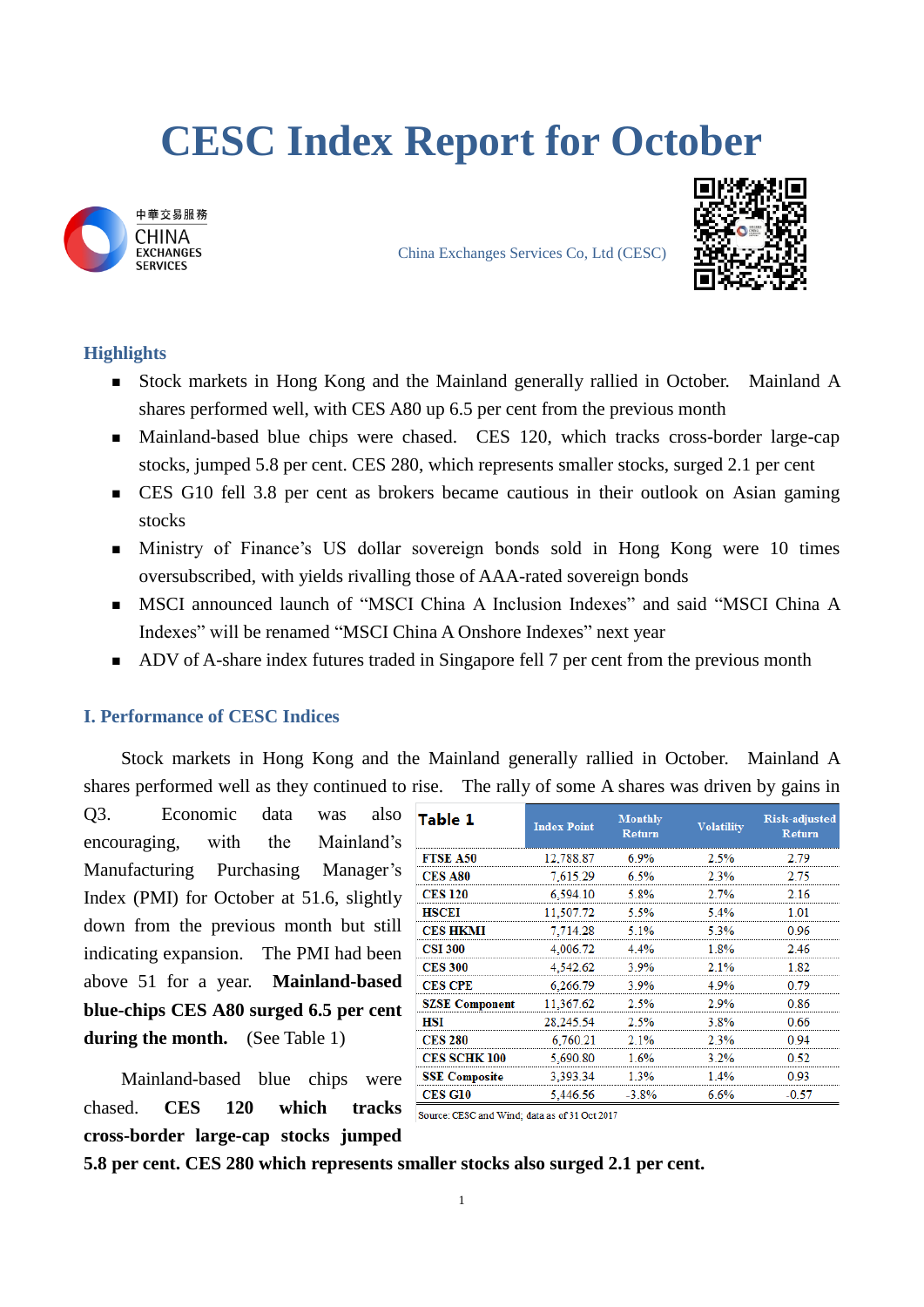Brokers were cautious in their outlook on Asian gaming stocks. Some were pessimistic about any benefit the Mainland's week-long National Day holiday might have had on October's gaming revenue. They believed all favourable factors had been priced in. They also concerned Sands China's planned capital expenditure might hurt the casino firm's dividend payout. **CES G10 fell 3.8 per cent in October.**

#### **II. Other Indices**

Global market sentiment was generally upbeat in October. Japan's economic data continued to improve, with exports in September up 14.1 per cent year on year. Expectations that Abenomics' easy monetary policy will continue pushed the Nikkei up a significant 8.1 per cent. (See Chart 1)

As geopolitical tensions in North Korea faded, South Korean stocks surged to their record high. Kospi gained 5.4 per cent. The end of the Chinese Communist Party's 19<sup>th</sup> National Congress gave rise to hopes for a new round of economic growth, sparking the CSI 300 to surge 4.4 per cent.



US stocks continued to rally, with the S&P 500 up 2.2 per cent. It was the seventh month in a row the index had an advance, though half of the gain was from technology stocks, including Facebook, Amazon, Apple, Alphabet and Microsoft. It was widely expected the US Fed would shrink its balance sheet slowly to boost stock market confidence.

The UK's consumer price index for September rose 3 per cent year on year, the largest surge in five and a half years and above the 2 per cent targetted by the central bank. There were forecasts the central bank would raise interest rates for the first time in 10 years in November. FTSE 100 rose a mere 1.6 per cent, making the UK one of the worst performing major markets in October.

#### **III. China-related Investment Activities Offshore**

## **Ministry of Finance's US dollar sovereign bonds sold in Hong Kong were 10 times oversubscribed, with yields rivalling those of AAA-rated sovereign bonds**

The Ministry of Finance successfully launched US\$2 billion in US dollar sovereign bonds in Hong Kong including US\$1 billion of five-year bonds and US\$1 billion of ten-year bonds. Data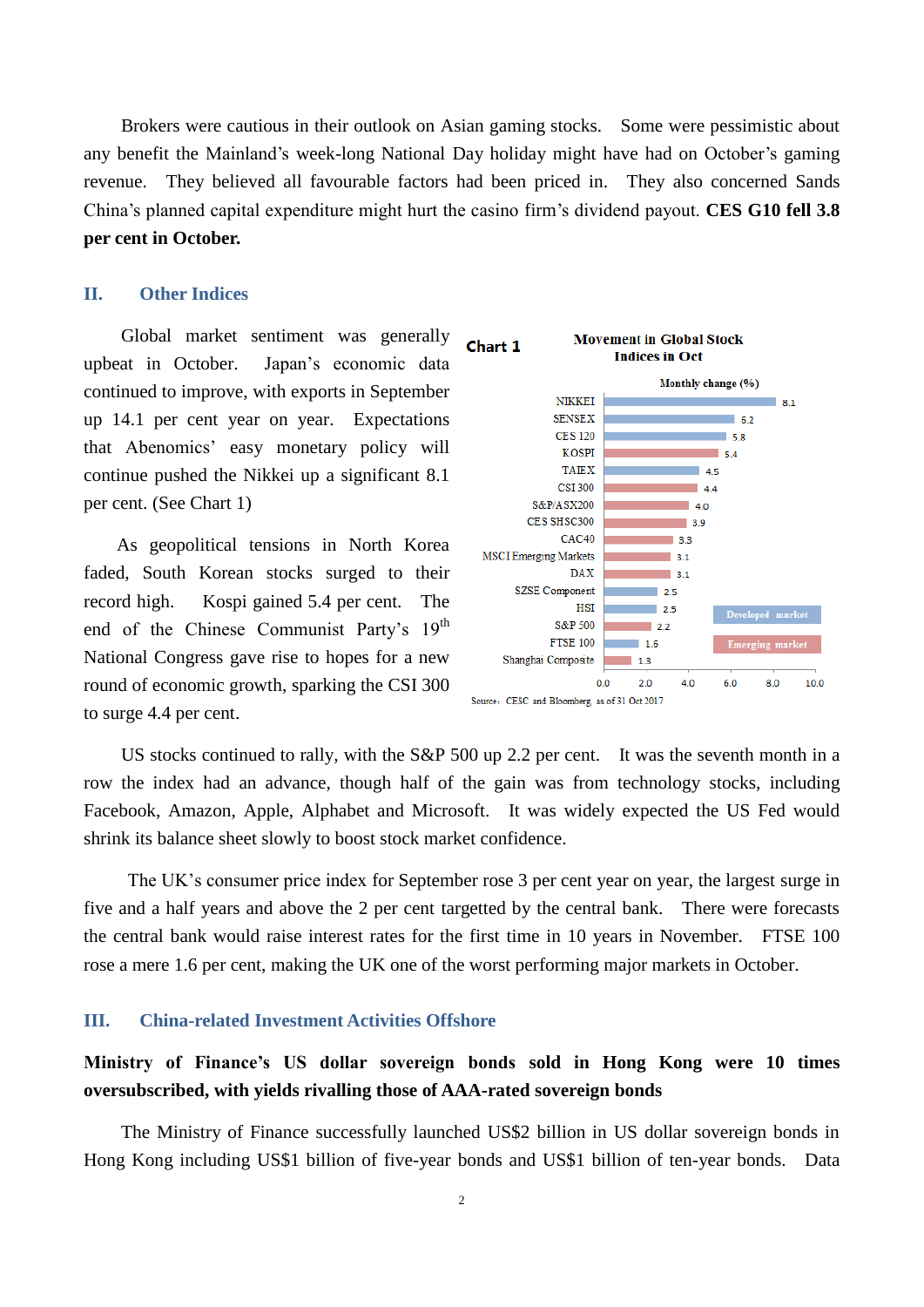showed subscriptions for the issuance totalled US\$22 billion, 10 times the size of the offering.

Market demand for the Mainland bonds was huge, and the offering yield was much lower than what the market had expected. The five-year bonds yielded 2.196 per cent (Coupon-rate: 2.125 per cent) and the ten-year bonds yielded 2.687 per cent (Coupon-rate: 2.625 per cent). The five-year bonds and ten-year bonds yielded only 15 basis points and 25 basis points over US Treasuries respectively, which is close to those of US dollar sovereign bonds of developed countries, and their yields were similar to those of AAA-rated sovereign bonds.

The Ministry of Finance said over 300 institutional investors from a diversified range of sectors including funds, banks, monetary authorities, sovereign funds, insurance funds and pension funds subscribed for the bonds; and geographically, they came not only from Europe, America and Asia but also from the Middle East. It demonstrated world confidence from all sectors in China's economic development.

Currently, investors are exempted from income tax levied on interest or gains from RMB-denominated state bonds issued in Hong Kong. Such preferential policy does not apply to non-RMB (including US dollar) national debt issued in Hong Kong.

## **MSCI announced launch of "MSCI China A Inclusion Indexes" and said "MSCI China A Indexes" will be renamed "MSCI China A Onshore Indexes" next year**

MSCI announced the launch of "MSCI China A Inclusion Indexes", which it said would comprise A shares to be included in the "MSCI Emerging Market Index", and plans to change the name of the existing "MSCI China A Indexes" to "MSCI China A Onshore Indexes" in March 2018. MSCI said a new set of "MSCI China A Indexes" would be launched to track only A shares accessible through Stock Connect.

MSCI has proposed to include A shares in two stages next year, the first in June and the second in September. About US\$15 billion to US\$20 billion of funds are expected to flow into the A-share market next year, predominantly under Stock Connect. CES 300, which tracks the performance of Stock Connect blue chips, can be used for investment products on the mutual market access theme.

#### **ADV of A-share index futures traded in Singapore fell 7 per cent from the previous month**